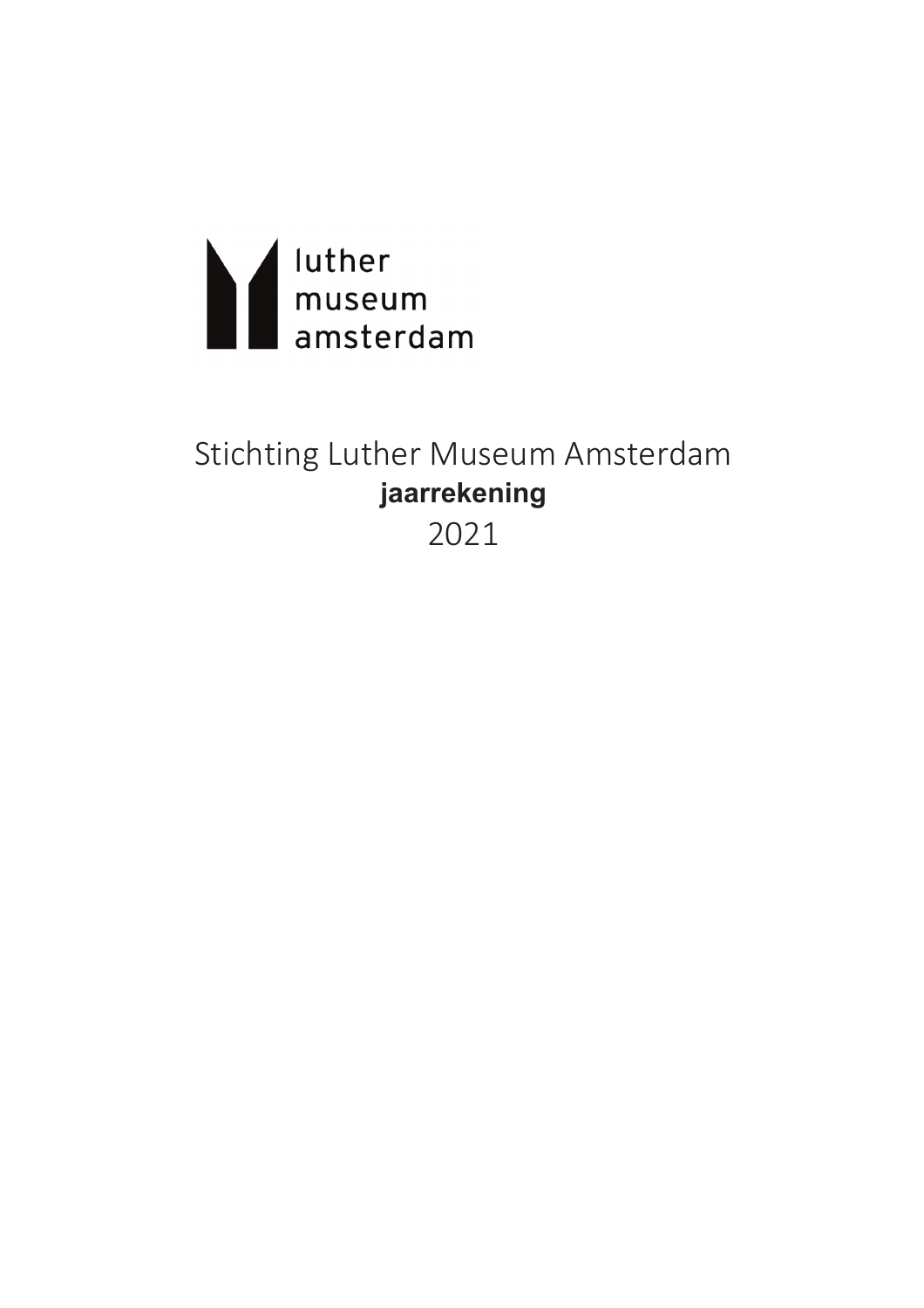

Administratie ASK Belastingadvies

Aan het bestuur van Stichting Luther Museum Amsterdam

Amsterdam, 24 mei 2022

Betreft: jaarrekening 2021

Geacht bestuur,

De jaarrekening van Stichting Luther Museum Amsterdam is door ons samengesteld op basis van de van u verkregen informatie. De jaarrekening bestaat uit de balans per 31 december 2021 en de staat van baten en lasten over 2021 met de daarbij horende toelichting. In deze toelichtingen is onder andere een overzicht van de gehanteerde grondslagen voor financiële verslaggeving opgenomen.

Bij een samenstellingsopdracht bent u er verantwoordelijk voor dat de informatie klopt en dat u ons alle relevante informatie aanlevert. Wij hebben onze werkzaamheden dan ook uitgevoerd vanuit de veronderstelling dat u aan deze verantwoordelijkheid heeft voldaan.

Wij hebben deze samenstellingsopdracht uitgevoerd in overeenstemming met Nederlands recht en volgens richtlijnen en werkschema's, welke gebaseerd zijn op het NOAB kwaliteitssysteem (NKS). Daardoor mag u er van uit gaan dat wij de opdracht professioneel, vakbekwaam en zorgvuldig, integer en objectief hebben uitgevoerd en dat wij vertrouwelijk omgaan met de door u verstrekte gegevens.

Op grond van bovenstaande wordt van ons verwacht dat wij de jaarrekening samenstellen in overeenstemming met algemeen aanvaarde grondslagen voor financiële verslaglegging. Wij hebben daarbij onze deskundigheid op het gebied van administratieve verwerking en financiële verslaggeving toegepast.

De in dit kader uitgevoerde werkzaamheden bestonden in hoofdzaak uit het verzamelen, het verwerken, het rubriceren, vergelijken, onderling aansluiten en het samenvatten van financiële gegevens ten behoeve van de jaarrekening.

Wij vertrouwen erop hiermee aan de opdracht te hebben voldaan. Indien gewenst zijn wij graag bereid nadere toelichting te verstrekken.

Administratiekantoor ASK,

Elsbeth Hulst directeur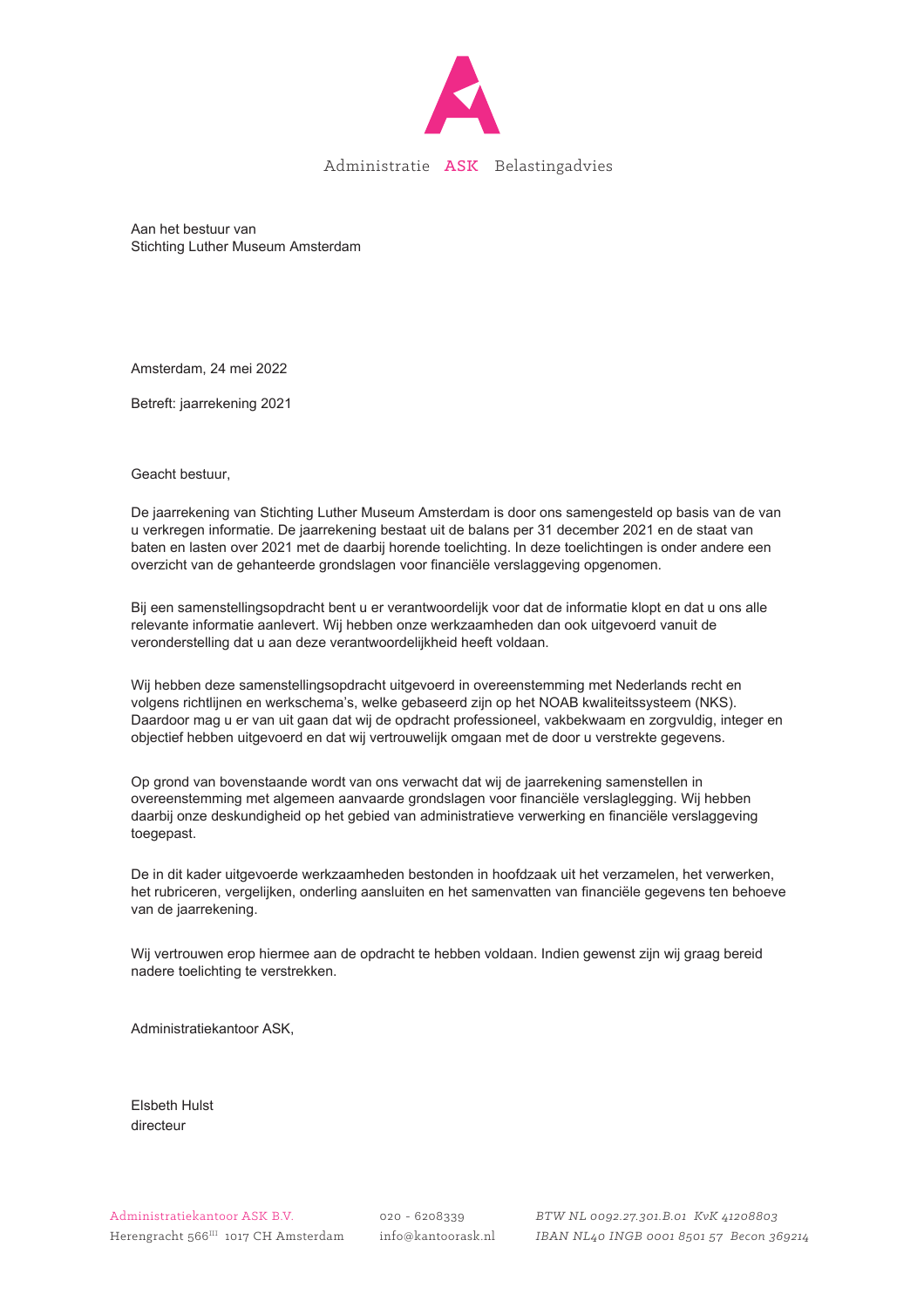## **INHOUD**

Balans per 31 december 2021

Staat van baten en lasten over 2021

Algemene toelichting

Toelichting op de balans per 31 december 2021

Toelichting op de staat van baten en lasten over 2021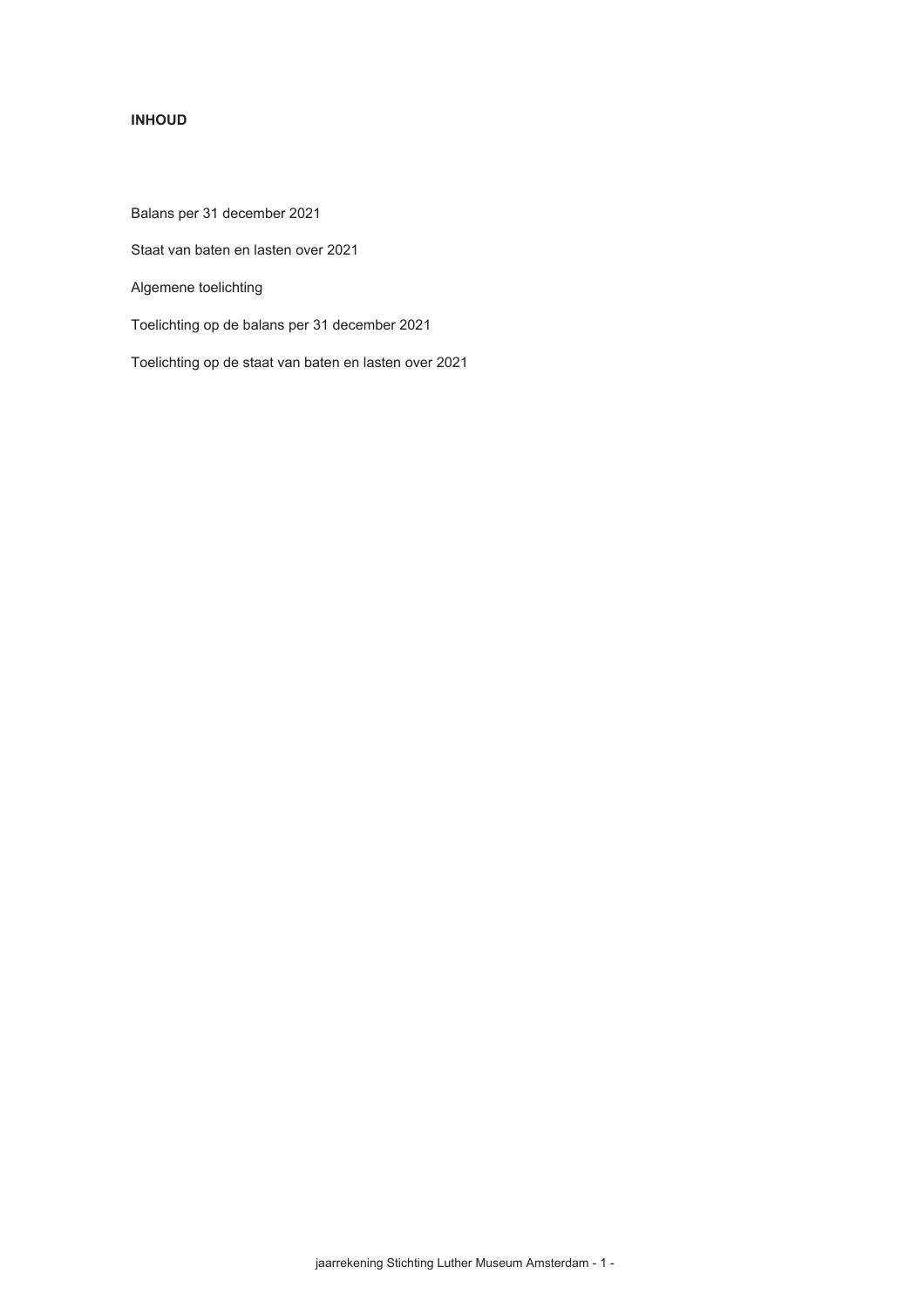## **BALANS PER 31 DECEMBER 2021 (na resultaatbestemming)**

| bedragen in EUR                                     | toelichting     | 31-12-2021                   | 31-12-2020                 |
|-----------------------------------------------------|-----------------|------------------------------|----------------------------|
| <b>ACTIVA</b>                                       |                 |                              |                            |
| Vaste activa<br>Materiële vaste activa              | 1               | 1.617                        | 2.510                      |
| Vlottende activa<br>Vorderingen<br>Liquide middelen | $\sqrt{2}$<br>3 | 33.366<br>135.619<br>168.985 | 23.392<br>54.746<br>78.138 |
| totaal ACTIVA                                       |                 | 170.602                      | 80.648                     |
|                                                     |                 |                              |                            |
| <b>PASSIVA</b>                                      | toelichting     | 31-12-2021                   | 31-12-2020                 |
| Eigen vermogen<br>Algemene reserve                  | 4               | 76.010                       | 69.859                     |
| Kortlopende schulden                                | 5               | 94.592                       | 10.789                     |
| totaal PASSIVA                                      |                 | 170.602                      | 80.648                     |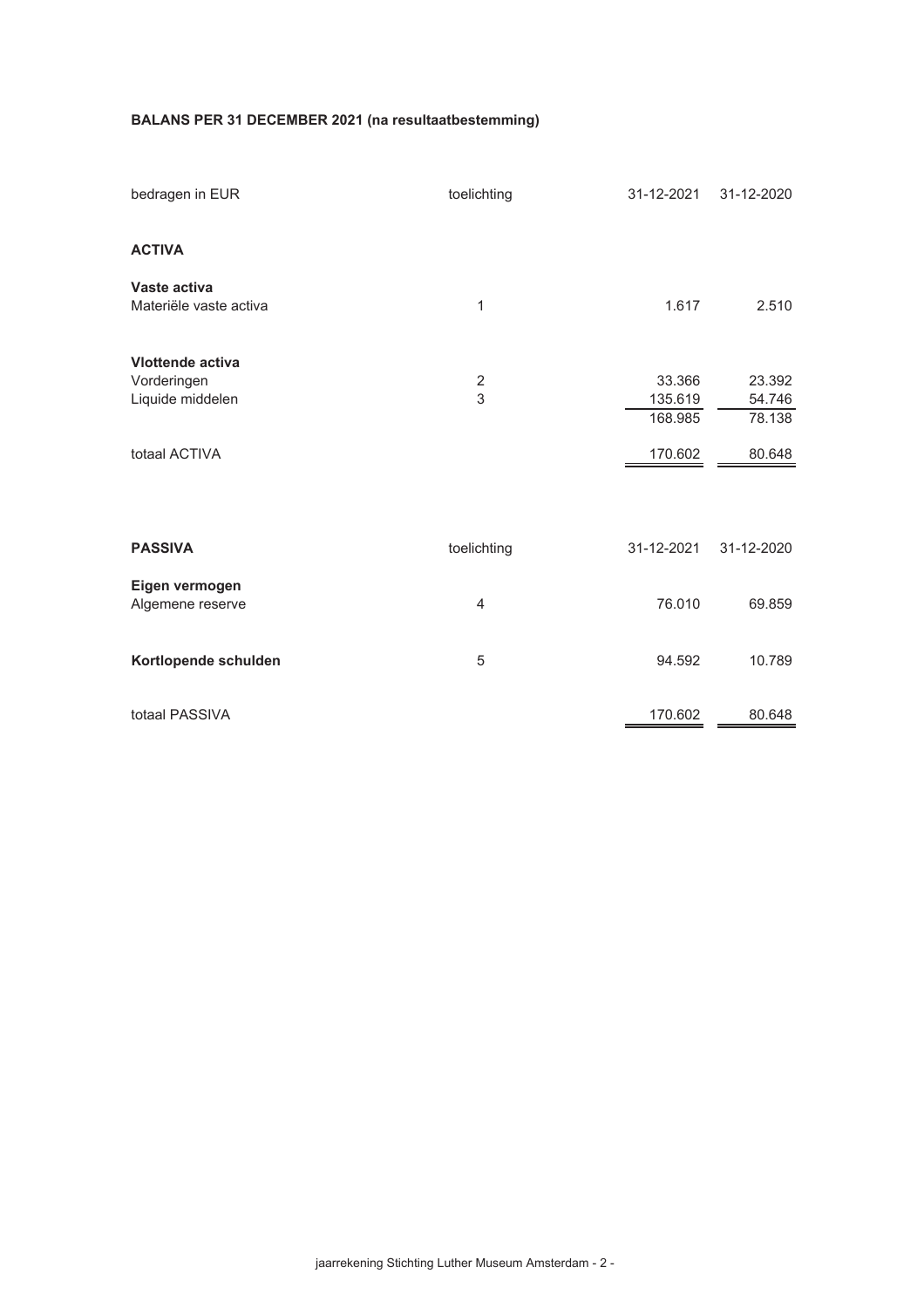## STAAT VAN BATEN EN LASTEN OVER 2021

| bedragen in EUR                                                                           | toelichting            | 2021<br>werkelijk            | 2021<br>begroting           | 2020<br>werkelijk           |
|-------------------------------------------------------------------------------------------|------------------------|------------------------------|-----------------------------|-----------------------------|
| <b>BATEN</b>                                                                              |                        |                              |                             |                             |
| Directe opbrengsten<br>Publieksinkomsten<br>Totaal directe opbrengsten                    | 6                      | 12.928<br>12.928             | 26.750<br>26.750            | 11.145<br>11.145            |
| Overige inkomsten                                                                         |                        | 524                          | $\bf{0}$                    | 149                         |
| Bijdragen uit publieke middelen                                                           | 7                      | 0                            | $\bf{0}$                    | 7.500                       |
| Bijdragen uit private middelen                                                            | 8                      | 202.644                      | 162.950                     | 177.556                     |
| <b>TOTALE BATEN</b>                                                                       |                        | 216.096                      | 189.700                     | 196.350                     |
|                                                                                           |                        |                              |                             |                             |
| <b>LASTEN</b>                                                                             |                        |                              |                             |                             |
| <b>Beheerlasten</b><br>Personeelskosten<br>Materiële lasten<br><b>Totaal beheerlasten</b> | $\boldsymbol{9}$<br>10 | 110.305<br>52.161<br>162.466 | 95.750<br>62.300<br>158.050 | 96.212<br>30.669<br>126.881 |
| <b>Activiteitenlasten</b><br>Materiële lasten<br><b>Totaal activiteitenlasten</b>         | 11                     | 47.479<br>47.479             | 31.650<br>31.650            | 49.854<br>49.854            |
| <b>TOTALE LASTEN</b>                                                                      |                        | 209.945                      | 189.700                     | 176.735                     |
| SALDO uit gewone bedrijfsvoering                                                          |                        | 6.151                        | 0                           | 19.615                      |
| Rentebaten en rentelasten                                                                 |                        | $\mathbf 0$                  | $\mathbf 0$                 | 0                           |
| <b>RESULTAAT</b>                                                                          |                        | 6.151                        | $\bf{0}$                    | 19.615                      |
| <b>Resultaatbestemming:</b><br>Toevoeging algemene reserve<br><b>Totaal</b>               |                        | 6.151<br>6.151               | $\bf{0}$                    | 19.615<br>19.615            |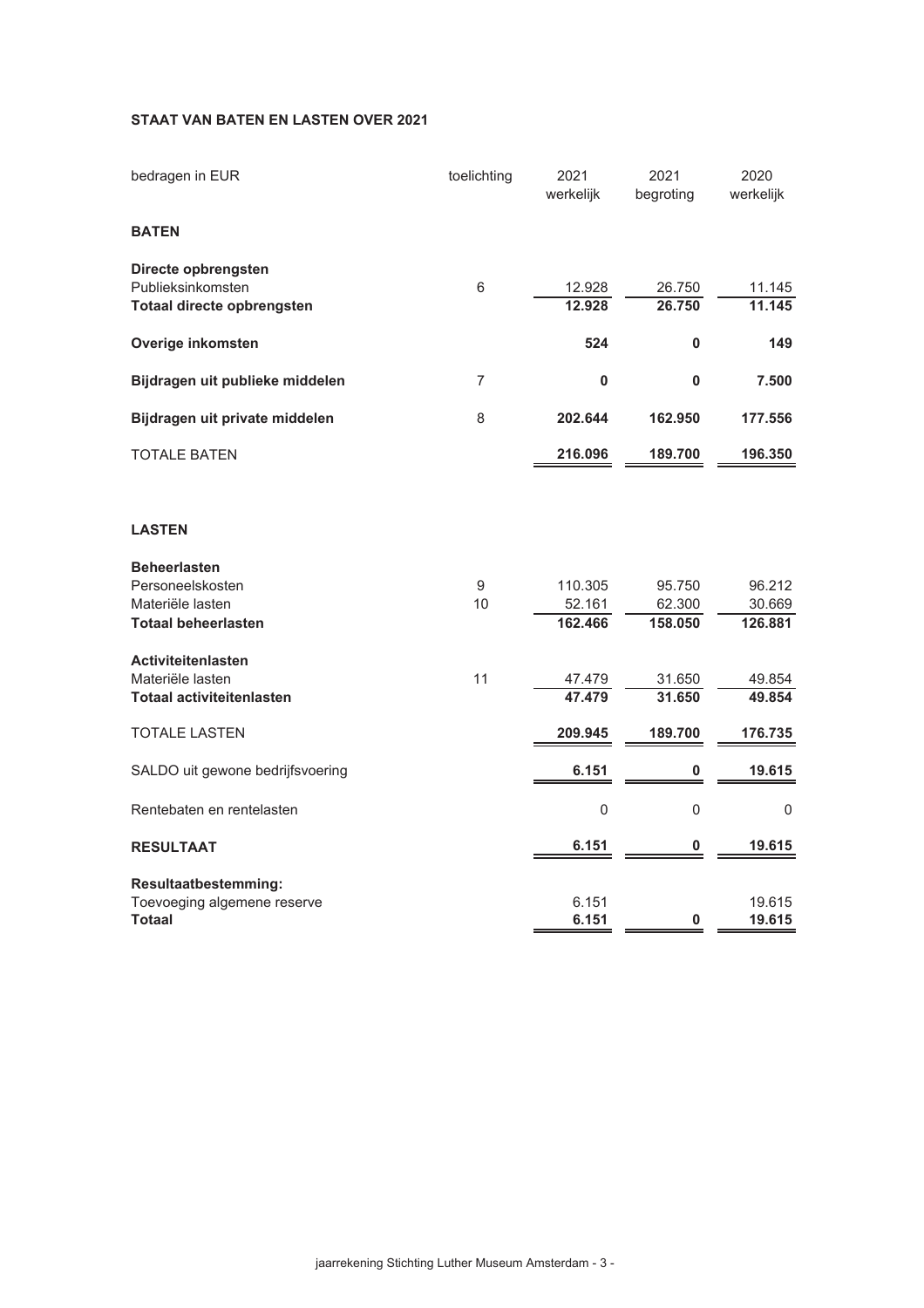#### **TOFLICHTING ALGEMEEN**

#### **Bedrijfsgegevens**

Stichting Luther Museum Amsterdam staat ingeschreven bij de Kamer van Koophandel onder nummer 71875972.

Stichting Luther Museum Amsterdam is opgericht in juni 2018.

#### **Bedrijfsactiviteiten**

Stichting Luther Museum Amsterdam heeft ten doel het in stand houden van het Luther Museum Amsterdam, door het:

• tentoonstellen van Evangelisch-Luthers kunstbezit, zijnde roerende zaken van oudheidkundige, historische of artistieke waarde die op enigerlei wijze representatief zijn voor de geschiedenis van het lutheranisme in Nederland in het algemeen en in Amsterdam in het bijzonder;

• gelegenheid bieden aan het publiek tot het bezichtigen van het in het Luther Museum Amsterdam geëxposeerde kunstbezit;

- openstellen van het kunstbezit voor wetenschappelijk onderzoek en educatie:
- in stand houden, uitbreiden door verwerving in eigendom of bruikleen en beheren van het kunstbezit:

• organiseren van tentoonstellingen die deze doelstellingen dienen.

#### Grondslagen voor de waardering van activa en passiva

De materiële vaste activa worden vanaf de activeringsgrens van € 2.500 in de balans opgenomen. De aanschaffingen onder deze activeringsgrens worden in het jaar van aanschaf ten laste van het resultaat gebracht. Voor de gehanteerde afschrijvingspercentages wordt verwezen naar de toelichting op de balans.

De vorderingen zijn opgenomen tegen nominale waarden, onder aftrek van de noodzakelijk geachte voorzieningen voor het risico van oninbaarheid. De voorziening wordt bepaald op basis van individuele beoordelingen van de vorderingen.

De liquide middelen worden gewaardeerd tegen nominale waarde. Indien niet anders is vermeld, staan deze ter vrije beschikking.

De schulden zijn gewaardeerd tegen nominale waarden.

#### Grondslagen voor de bepaling van het resultaat

De beheerlasten, de activiteitenlasten, de opbrengsten en de bijdragen worden toegerekend aan de periode waarop deze baten en lasten betrekking hebben. Verplichtingen die hun oorsprong vinden voor het einde van het verslagjaar, worden in acht genomen indien zij voor het opmaken van de jaarrekening bekend zijn geworden. Specifieke giften en bijdragen worden verantwoord op het moment van besteding. Onderhouds- en restauratieuitgaven worden als last verantwoord indien hier een specifieke bijdrage of subsidie tegenover staat die als bate is verantwoord.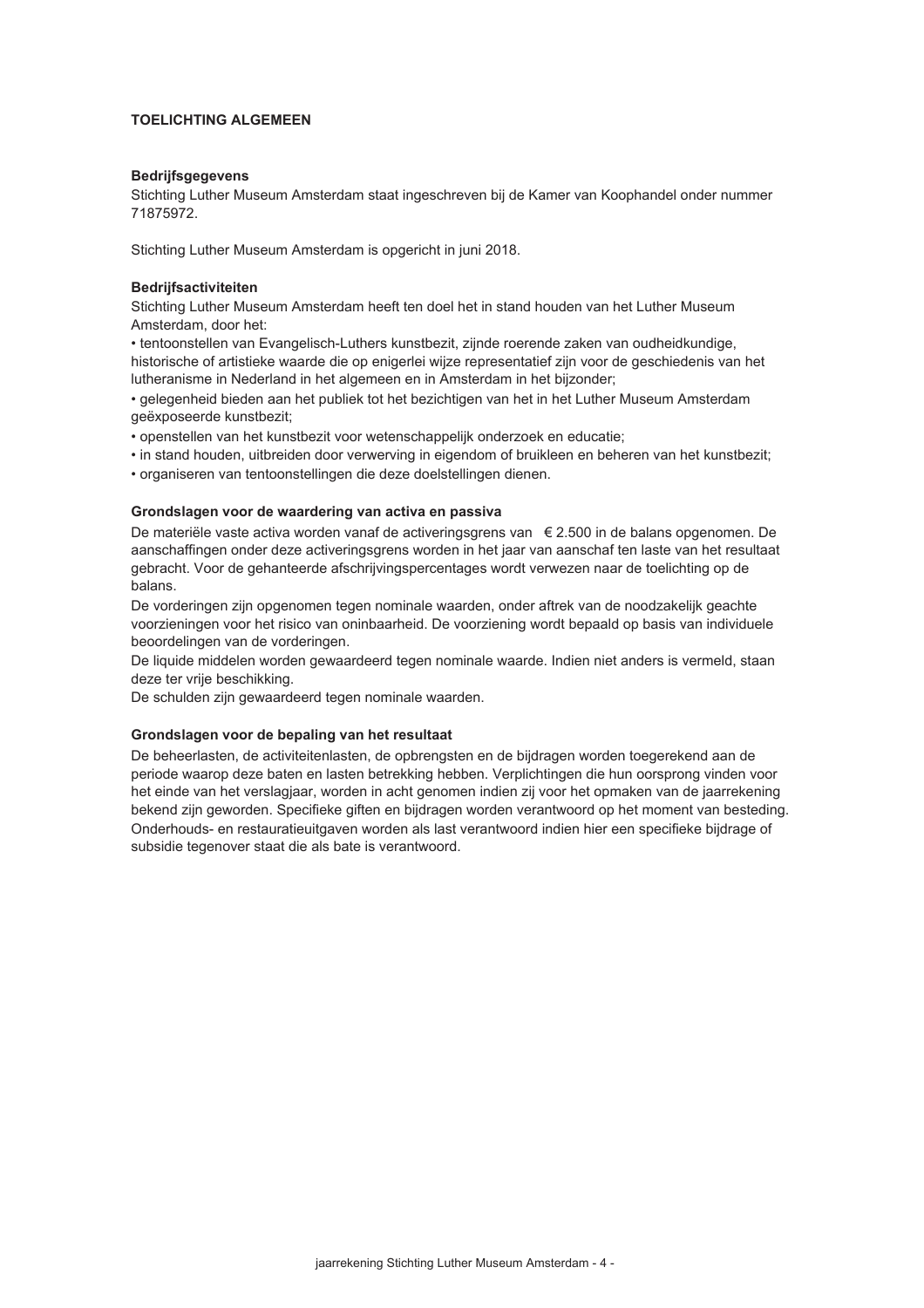# TOELICHTING OP DE BALANS PER 31 DECEMBER 2021 (bedragen in EUR)

## **ACTIVA**

| 1. Materiële vaste activa                                                                                          |                                        | automatisering                         |
|--------------------------------------------------------------------------------------------------------------------|----------------------------------------|----------------------------------------|
| Stand per 1 januari<br>Investeringen<br>Afschrijvingen<br>Boekwaarde                                               |                                        | 4.462<br>$-1.952$<br>2.510             |
| <b>Mutaties</b><br>Investeringen<br>Desinvesteringen<br>Afschrijvingen<br>Afschrijvingen desinvesteringen<br>Saldo |                                        | 0<br>$\Omega$<br>$-893$<br>0<br>$-893$ |
| Stand per 31 december<br>Investeringen<br>Cumulatieve afschrijvingen<br>Boekwaarde                                 |                                        | 4.462<br>$-2.845$<br>1.617             |
| Gehanteerde afschijvingspercentage                                                                                 |                                        | 20%                                    |
| 2. Vorderingen                                                                                                     | 31-12-2021                             | 31-12-2020                             |
| Debiteuren<br><b>Belasting</b><br>Nog te ontvangen subsidie<br>Nog te ontvangen bedragen                           | 446<br>15.520<br>17.400<br>0<br>33.366 | 0<br>11.559<br>11.500<br>333<br>23.392 |
| 3. Liquide middelen<br><b>ING Zakelijke Rekening</b>                                                               | 135.619                                | 54.746                                 |

De liquide middelen zijn vrij opeisbaar.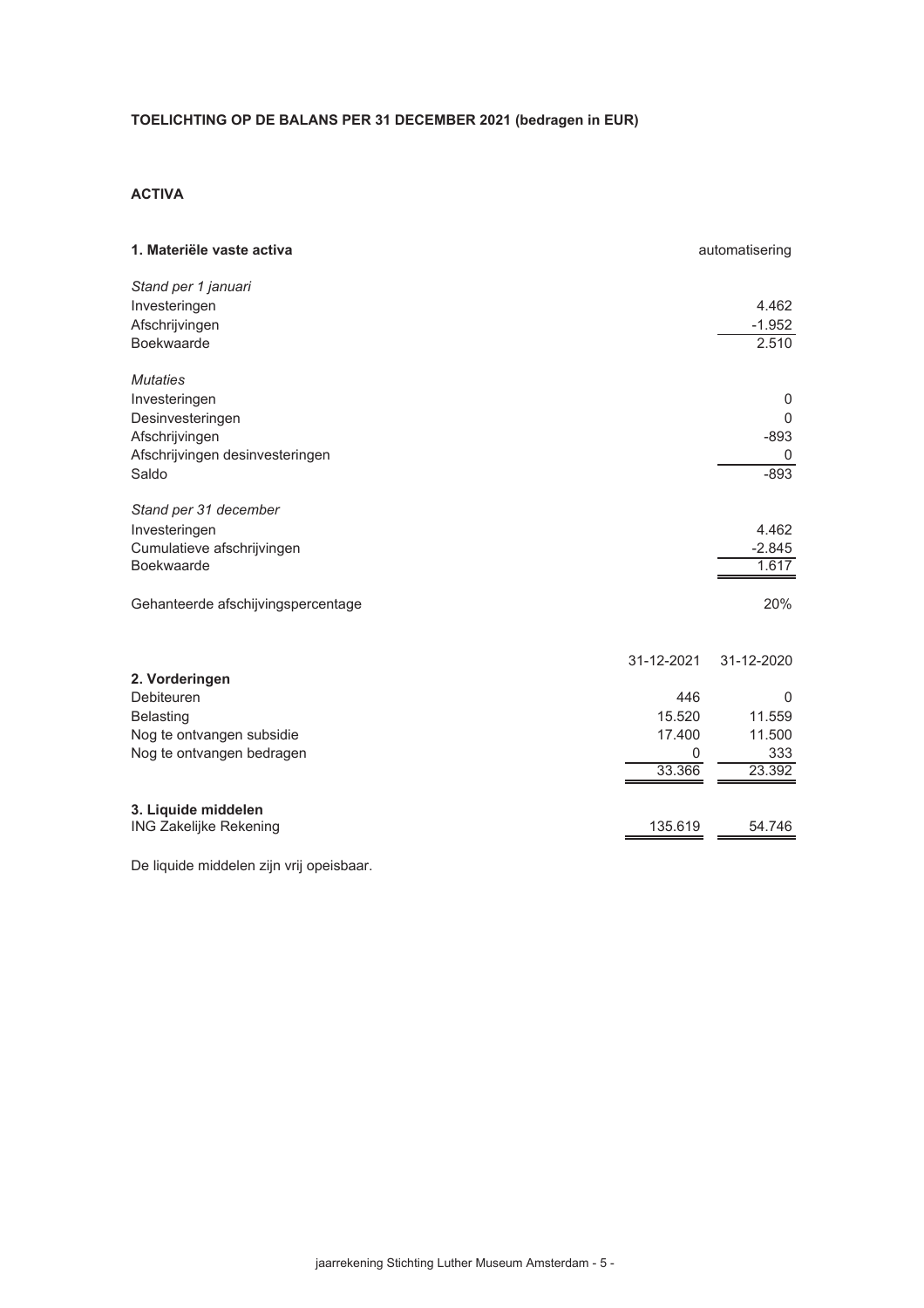#### TOELICHTING OP DE BALANS PER 31 DECEMBER 2021 (bedragen in EUR)

| <b>PASSIVA</b>             | 31-12-2021 | 31-12-2020 |
|----------------------------|------------|------------|
| 4. Algemene reserve        |            |            |
| Stand per begin boekjaar   | 69.859     | 50.244     |
| Resultaatbestemming        | 6.151      | 19.615     |
|                            | 76.010     | 69.859     |
|                            |            |            |
| 5. Kortlopende schulden    |            |            |
| Crediteuren                | 6.620      | 5.213      |
| Nog te betalen kosten      | 9.040      | 5.576      |
| Vooruit ontvangen subsidie | 77.385     | 0          |
| Overlopende passiva        | 1.547      | $\Omega$   |
|                            | 94.592     | 10.789     |

#### Niet in de balans opgenomen rechten en verplichtingen

In 2021 is een huurovereenkomst aangegaan met het OMVH inzake de huur van een gedeelte van het pand aan de Nieuwe Keizersgracht 570. De huur bedraagt€ 24.000 per jaar en is aangegaan voor onbepaalde tijd, met een opzegtermijn van 1 jaar.

Alle kosten voortvloeiend uit de bruikleen, waaronder die van onderhoud van de collectie, zijn voor rekening van bruikleennemer, met dien verstande dat de bruikleengever de collectie zal verzekeren en verzekerd zal houden tegen brand, waterschade, diefstal, vermissing en beschadiging.

Indien bruikleengever of bruikleennemer restauratie noodzakelijk c.g. wenselijk acht, zal na overleg tussen bruikleengever en bruikleennemer over noodzaak en planning van restauratie bruikleengever voor haar rekening opdracht tot restauratie geven.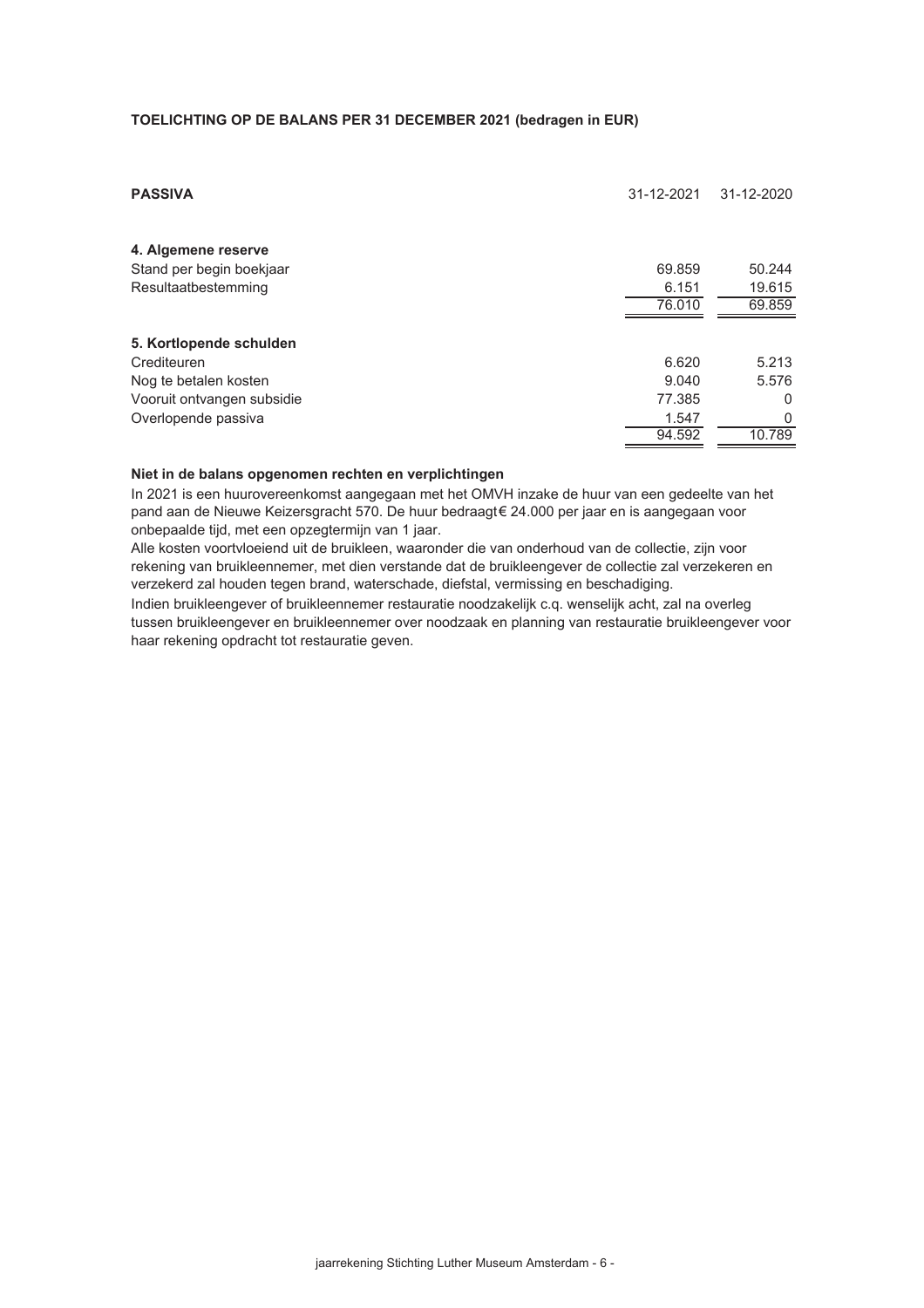# TOELICHTING OP DE STAAT VAN BATEN EN LASTEN OVER 2021 (bedragen in EUR)

| <b>BATEN</b>                                                 | 2021       | 2021      | 2020       |
|--------------------------------------------------------------|------------|-----------|------------|
|                                                              | realisatie | begroting | realisatie |
| 6. Publieksinkomsten                                         |            |           |            |
| Entreegelden                                                 | 5.968      | 12.500    | 5.291      |
| Verhuur zalen en arrangementen                               | 5.685      | 10.000    | 3.289      |
| Rondleidingen                                                | 54         | 500       | 459        |
| Concerten                                                    | 510        | 2.000     | 1.180      |
| Giften                                                       | 711        | 1.750     | 926        |
|                                                              | 12.928     | 26.750    | 11.145     |
|                                                              |            |           |            |
| 7. Bijdragen uit publieke middelen                           |            |           |            |
| Fonds Cultuur Participatie                                   |            | 0         | 7.500      |
|                                                              |            |           |            |
| 8. Bijdragen uit private middelen                            |            |           |            |
| <b>Bijdrage OMVH</b>                                         | 157.000    | 155.450   | 147.098    |
| <b>Bijdrage ComBilt</b>                                      | 10.000     | $\Omega$  | 0          |
| Bijdrage Diaconie Evangelisch-Lutherse Gem. Amsterdam        | 1.304      | 5.000     | 7.200      |
| Bijdrage Protestantse Kerk - Kerk en Wereld                  | 0          | 0         | 4.000      |
| Bijdrage St. Maatsch. Zorg Evangelisch-Lutherse Gem. Haarlem | 5.000      | 0         | 2.108      |
| Bijdrage Gravin van Bylandt Stichting                        | 2.000      | 0         | $\Omega$   |
| <b>Bijdrage Prins Bernhard Cultuurfonds</b>                  | 11.900     | 0         | 2.500      |
| Bijdrage Mondriaan Fonds                                     | 8.115      | 0         | $\Omega$   |
| <b>Bijdrage VSBfonds</b>                                     | 4.825      | 0         | 8.000      |
| Bijdrage Luthers Diakonessenhuisfonds                        | 2.000      | 0         | $\Omega$   |
| <b>Bijdrage Luthers Genootschap</b>                          | 0          | 0         | 4.150      |
| <b>Bijdrage Insinger Stichting</b>                           | 0          | 0         | 2.500      |
| Bijdragen overige fondsen                                    | 500        | 2.500     | 0          |
|                                                              | 202.644    | 162.950   | 177.556    |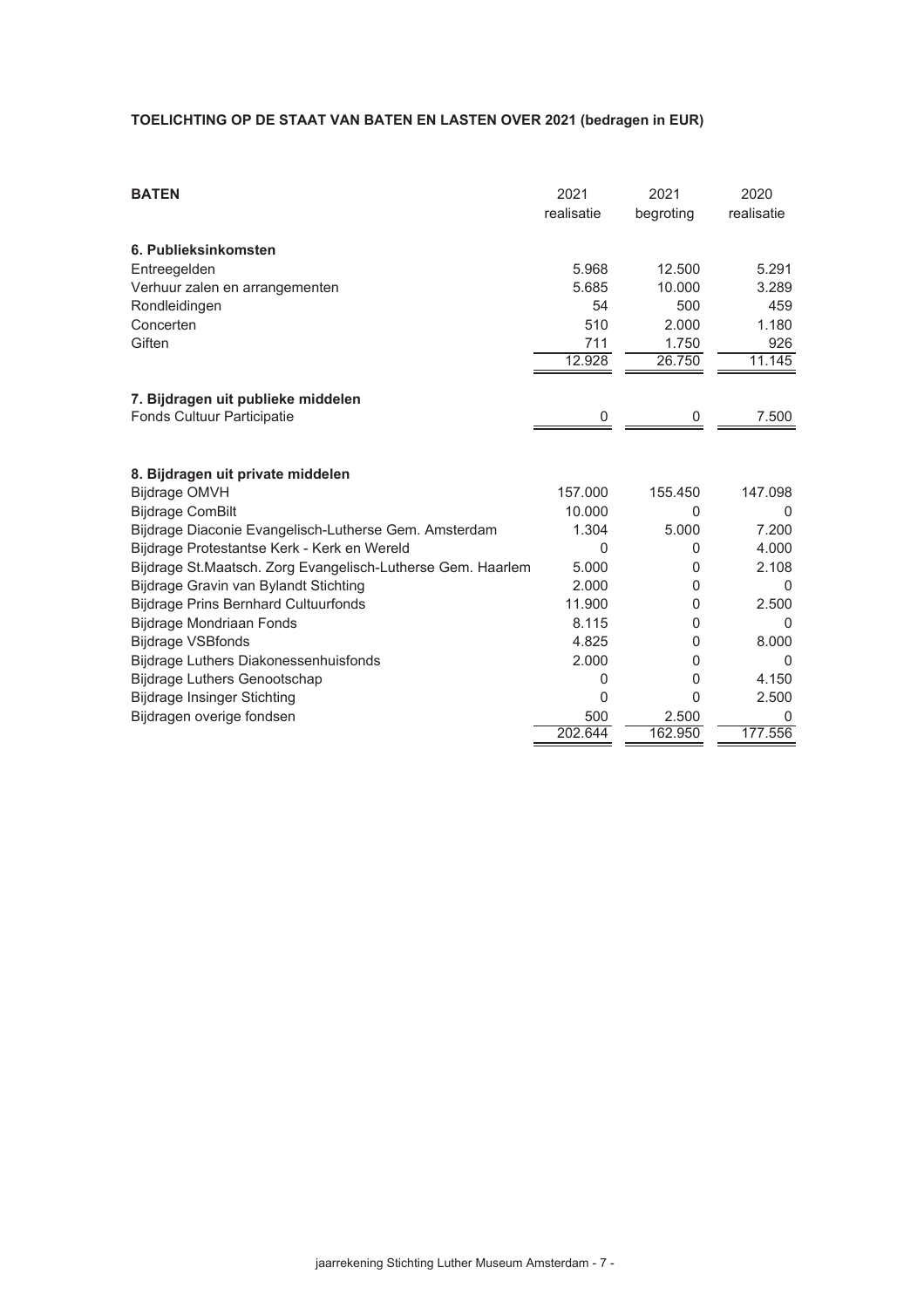# TOELICHTING OP DE STAAT VAN BATEN EN LASTEN OVER 2021 (bedragen in EUR)

| 9. Beheerlasten personeelskosten<br>96.544<br>87.000<br>86.875<br>Kwartiermaker, zakelijk leider<br>Collectieonderzoeker<br>7.354<br>0<br>0<br>972<br>1.250<br>2.166<br>Vrijwilligersvergoedingen<br>3.834<br>5.500<br>7.171<br>Trainees<br>840<br>2.000<br>Stagiaires<br>0<br>761<br>Overige personeelskosten<br>0<br>0<br>96.212<br>110.305<br>95.750<br>10. Beheerlasten materiële lasten<br>Huisvesting<br>24.000<br>24.000<br>Huur<br>0<br>Onderhoud gebouw<br>1.750<br>0<br>80<br>Schoonmaakkosten<br>5.760<br>5.500<br>5.594<br>5.110<br>5.000<br>4.834<br>Verzekeringen<br>280<br>2.250<br>1.159<br>Inrichting museum<br>2.000<br>3.134<br>Gemeentelijke belastingen<br>0<br>665<br>2.000<br>1.545<br><b>Beveiliging</b><br><b>BHV</b> vrijwilligers<br>1.000<br>0<br>0<br>35.815<br>43.500<br>16.346<br>Kantoorkosten<br>Kantoorkosten, ICT<br>5.336<br>3.500<br>3.292<br>4.170<br>4.050<br>3.212<br>Abonnementen en lidmaatschappen<br>Bestuurskosten<br>1.036<br>500<br>395<br>114<br>2.500<br>2.673<br>Accountantskosten<br>Administratiekosten<br>4.466<br>3.500<br>3.551<br>Rente en bankkosten<br>331<br>350<br>220<br>Overige algemene bedrijfslasten<br>0<br>3.500<br>87<br>15.453<br>17.900<br>13.430<br>Afschrijvingen<br>893<br>900<br>893<br>52.161<br>62.300<br>30.669<br>11. Activiteitenlasten materieel<br>2.500<br>1.830<br>Collectie: restauratie en aankopen<br>1.777<br>Vaste jaarlijkse AV kosten, audiotour<br>5.022<br>3.500<br>5.065<br>PR en communicatie<br>6.325<br>7.000<br>6.902<br>Kassasysteem, winkeltje, koffiecorner<br>1.957<br>2.000<br>1.254<br>Verhuur<br>2.683<br>1.250<br>87<br>Concerten<br>231<br>400<br>207<br>29.084<br>Tentoonstellingen<br>15.000<br>31.052<br>Overige museale activiteiten<br>400<br>3.457<br>0<br>31.650<br>47.479<br>49.854 | <b>LASTEN</b> | 2021<br>realisatie | 2021<br>begroting | 2020<br>realisatie |
|-------------------------------------------------------------------------------------------------------------------------------------------------------------------------------------------------------------------------------------------------------------------------------------------------------------------------------------------------------------------------------------------------------------------------------------------------------------------------------------------------------------------------------------------------------------------------------------------------------------------------------------------------------------------------------------------------------------------------------------------------------------------------------------------------------------------------------------------------------------------------------------------------------------------------------------------------------------------------------------------------------------------------------------------------------------------------------------------------------------------------------------------------------------------------------------------------------------------------------------------------------------------------------------------------------------------------------------------------------------------------------------------------------------------------------------------------------------------------------------------------------------------------------------------------------------------------------------------------------------------------------------------------------------------------------------------------------------------------------------------------------------------------------------------------------|---------------|--------------------|-------------------|--------------------|
|                                                                                                                                                                                                                                                                                                                                                                                                                                                                                                                                                                                                                                                                                                                                                                                                                                                                                                                                                                                                                                                                                                                                                                                                                                                                                                                                                                                                                                                                                                                                                                                                                                                                                                                                                                                                       |               |                    |                   |                    |
|                                                                                                                                                                                                                                                                                                                                                                                                                                                                                                                                                                                                                                                                                                                                                                                                                                                                                                                                                                                                                                                                                                                                                                                                                                                                                                                                                                                                                                                                                                                                                                                                                                                                                                                                                                                                       |               |                    |                   |                    |
|                                                                                                                                                                                                                                                                                                                                                                                                                                                                                                                                                                                                                                                                                                                                                                                                                                                                                                                                                                                                                                                                                                                                                                                                                                                                                                                                                                                                                                                                                                                                                                                                                                                                                                                                                                                                       |               |                    |                   |                    |
|                                                                                                                                                                                                                                                                                                                                                                                                                                                                                                                                                                                                                                                                                                                                                                                                                                                                                                                                                                                                                                                                                                                                                                                                                                                                                                                                                                                                                                                                                                                                                                                                                                                                                                                                                                                                       |               |                    |                   |                    |
|                                                                                                                                                                                                                                                                                                                                                                                                                                                                                                                                                                                                                                                                                                                                                                                                                                                                                                                                                                                                                                                                                                                                                                                                                                                                                                                                                                                                                                                                                                                                                                                                                                                                                                                                                                                                       |               |                    |                   |                    |
|                                                                                                                                                                                                                                                                                                                                                                                                                                                                                                                                                                                                                                                                                                                                                                                                                                                                                                                                                                                                                                                                                                                                                                                                                                                                                                                                                                                                                                                                                                                                                                                                                                                                                                                                                                                                       |               |                    |                   |                    |
|                                                                                                                                                                                                                                                                                                                                                                                                                                                                                                                                                                                                                                                                                                                                                                                                                                                                                                                                                                                                                                                                                                                                                                                                                                                                                                                                                                                                                                                                                                                                                                                                                                                                                                                                                                                                       |               |                    |                   |                    |
|                                                                                                                                                                                                                                                                                                                                                                                                                                                                                                                                                                                                                                                                                                                                                                                                                                                                                                                                                                                                                                                                                                                                                                                                                                                                                                                                                                                                                                                                                                                                                                                                                                                                                                                                                                                                       |               |                    |                   |                    |
|                                                                                                                                                                                                                                                                                                                                                                                                                                                                                                                                                                                                                                                                                                                                                                                                                                                                                                                                                                                                                                                                                                                                                                                                                                                                                                                                                                                                                                                                                                                                                                                                                                                                                                                                                                                                       |               |                    |                   |                    |
|                                                                                                                                                                                                                                                                                                                                                                                                                                                                                                                                                                                                                                                                                                                                                                                                                                                                                                                                                                                                                                                                                                                                                                                                                                                                                                                                                                                                                                                                                                                                                                                                                                                                                                                                                                                                       |               |                    |                   |                    |
|                                                                                                                                                                                                                                                                                                                                                                                                                                                                                                                                                                                                                                                                                                                                                                                                                                                                                                                                                                                                                                                                                                                                                                                                                                                                                                                                                                                                                                                                                                                                                                                                                                                                                                                                                                                                       |               |                    |                   |                    |
|                                                                                                                                                                                                                                                                                                                                                                                                                                                                                                                                                                                                                                                                                                                                                                                                                                                                                                                                                                                                                                                                                                                                                                                                                                                                                                                                                                                                                                                                                                                                                                                                                                                                                                                                                                                                       |               |                    |                   |                    |
|                                                                                                                                                                                                                                                                                                                                                                                                                                                                                                                                                                                                                                                                                                                                                                                                                                                                                                                                                                                                                                                                                                                                                                                                                                                                                                                                                                                                                                                                                                                                                                                                                                                                                                                                                                                                       |               |                    |                   |                    |
|                                                                                                                                                                                                                                                                                                                                                                                                                                                                                                                                                                                                                                                                                                                                                                                                                                                                                                                                                                                                                                                                                                                                                                                                                                                                                                                                                                                                                                                                                                                                                                                                                                                                                                                                                                                                       |               |                    |                   |                    |
|                                                                                                                                                                                                                                                                                                                                                                                                                                                                                                                                                                                                                                                                                                                                                                                                                                                                                                                                                                                                                                                                                                                                                                                                                                                                                                                                                                                                                                                                                                                                                                                                                                                                                                                                                                                                       |               |                    |                   |                    |
|                                                                                                                                                                                                                                                                                                                                                                                                                                                                                                                                                                                                                                                                                                                                                                                                                                                                                                                                                                                                                                                                                                                                                                                                                                                                                                                                                                                                                                                                                                                                                                                                                                                                                                                                                                                                       |               |                    |                   |                    |
|                                                                                                                                                                                                                                                                                                                                                                                                                                                                                                                                                                                                                                                                                                                                                                                                                                                                                                                                                                                                                                                                                                                                                                                                                                                                                                                                                                                                                                                                                                                                                                                                                                                                                                                                                                                                       |               |                    |                   |                    |
|                                                                                                                                                                                                                                                                                                                                                                                                                                                                                                                                                                                                                                                                                                                                                                                                                                                                                                                                                                                                                                                                                                                                                                                                                                                                                                                                                                                                                                                                                                                                                                                                                                                                                                                                                                                                       |               |                    |                   |                    |
|                                                                                                                                                                                                                                                                                                                                                                                                                                                                                                                                                                                                                                                                                                                                                                                                                                                                                                                                                                                                                                                                                                                                                                                                                                                                                                                                                                                                                                                                                                                                                                                                                                                                                                                                                                                                       |               |                    |                   |                    |
|                                                                                                                                                                                                                                                                                                                                                                                                                                                                                                                                                                                                                                                                                                                                                                                                                                                                                                                                                                                                                                                                                                                                                                                                                                                                                                                                                                                                                                                                                                                                                                                                                                                                                                                                                                                                       |               |                    |                   |                    |
|                                                                                                                                                                                                                                                                                                                                                                                                                                                                                                                                                                                                                                                                                                                                                                                                                                                                                                                                                                                                                                                                                                                                                                                                                                                                                                                                                                                                                                                                                                                                                                                                                                                                                                                                                                                                       |               |                    |                   |                    |
|                                                                                                                                                                                                                                                                                                                                                                                                                                                                                                                                                                                                                                                                                                                                                                                                                                                                                                                                                                                                                                                                                                                                                                                                                                                                                                                                                                                                                                                                                                                                                                                                                                                                                                                                                                                                       |               |                    |                   |                    |
|                                                                                                                                                                                                                                                                                                                                                                                                                                                                                                                                                                                                                                                                                                                                                                                                                                                                                                                                                                                                                                                                                                                                                                                                                                                                                                                                                                                                                                                                                                                                                                                                                                                                                                                                                                                                       |               |                    |                   |                    |
|                                                                                                                                                                                                                                                                                                                                                                                                                                                                                                                                                                                                                                                                                                                                                                                                                                                                                                                                                                                                                                                                                                                                                                                                                                                                                                                                                                                                                                                                                                                                                                                                                                                                                                                                                                                                       |               |                    |                   |                    |
|                                                                                                                                                                                                                                                                                                                                                                                                                                                                                                                                                                                                                                                                                                                                                                                                                                                                                                                                                                                                                                                                                                                                                                                                                                                                                                                                                                                                                                                                                                                                                                                                                                                                                                                                                                                                       |               |                    |                   |                    |
|                                                                                                                                                                                                                                                                                                                                                                                                                                                                                                                                                                                                                                                                                                                                                                                                                                                                                                                                                                                                                                                                                                                                                                                                                                                                                                                                                                                                                                                                                                                                                                                                                                                                                                                                                                                                       |               |                    |                   |                    |
|                                                                                                                                                                                                                                                                                                                                                                                                                                                                                                                                                                                                                                                                                                                                                                                                                                                                                                                                                                                                                                                                                                                                                                                                                                                                                                                                                                                                                                                                                                                                                                                                                                                                                                                                                                                                       |               |                    |                   |                    |
|                                                                                                                                                                                                                                                                                                                                                                                                                                                                                                                                                                                                                                                                                                                                                                                                                                                                                                                                                                                                                                                                                                                                                                                                                                                                                                                                                                                                                                                                                                                                                                                                                                                                                                                                                                                                       |               |                    |                   |                    |
|                                                                                                                                                                                                                                                                                                                                                                                                                                                                                                                                                                                                                                                                                                                                                                                                                                                                                                                                                                                                                                                                                                                                                                                                                                                                                                                                                                                                                                                                                                                                                                                                                                                                                                                                                                                                       |               |                    |                   |                    |
|                                                                                                                                                                                                                                                                                                                                                                                                                                                                                                                                                                                                                                                                                                                                                                                                                                                                                                                                                                                                                                                                                                                                                                                                                                                                                                                                                                                                                                                                                                                                                                                                                                                                                                                                                                                                       |               |                    |                   |                    |
|                                                                                                                                                                                                                                                                                                                                                                                                                                                                                                                                                                                                                                                                                                                                                                                                                                                                                                                                                                                                                                                                                                                                                                                                                                                                                                                                                                                                                                                                                                                                                                                                                                                                                                                                                                                                       |               |                    |                   |                    |
|                                                                                                                                                                                                                                                                                                                                                                                                                                                                                                                                                                                                                                                                                                                                                                                                                                                                                                                                                                                                                                                                                                                                                                                                                                                                                                                                                                                                                                                                                                                                                                                                                                                                                                                                                                                                       |               |                    |                   |                    |
|                                                                                                                                                                                                                                                                                                                                                                                                                                                                                                                                                                                                                                                                                                                                                                                                                                                                                                                                                                                                                                                                                                                                                                                                                                                                                                                                                                                                                                                                                                                                                                                                                                                                                                                                                                                                       |               |                    |                   |                    |
|                                                                                                                                                                                                                                                                                                                                                                                                                                                                                                                                                                                                                                                                                                                                                                                                                                                                                                                                                                                                                                                                                                                                                                                                                                                                                                                                                                                                                                                                                                                                                                                                                                                                                                                                                                                                       |               |                    |                   |                    |
|                                                                                                                                                                                                                                                                                                                                                                                                                                                                                                                                                                                                                                                                                                                                                                                                                                                                                                                                                                                                                                                                                                                                                                                                                                                                                                                                                                                                                                                                                                                                                                                                                                                                                                                                                                                                       |               |                    |                   |                    |
|                                                                                                                                                                                                                                                                                                                                                                                                                                                                                                                                                                                                                                                                                                                                                                                                                                                                                                                                                                                                                                                                                                                                                                                                                                                                                                                                                                                                                                                                                                                                                                                                                                                                                                                                                                                                       |               |                    |                   |                    |
|                                                                                                                                                                                                                                                                                                                                                                                                                                                                                                                                                                                                                                                                                                                                                                                                                                                                                                                                                                                                                                                                                                                                                                                                                                                                                                                                                                                                                                                                                                                                                                                                                                                                                                                                                                                                       |               |                    |                   |                    |
|                                                                                                                                                                                                                                                                                                                                                                                                                                                                                                                                                                                                                                                                                                                                                                                                                                                                                                                                                                                                                                                                                                                                                                                                                                                                                                                                                                                                                                                                                                                                                                                                                                                                                                                                                                                                       |               |                    |                   |                    |
|                                                                                                                                                                                                                                                                                                                                                                                                                                                                                                                                                                                                                                                                                                                                                                                                                                                                                                                                                                                                                                                                                                                                                                                                                                                                                                                                                                                                                                                                                                                                                                                                                                                                                                                                                                                                       |               |                    |                   |                    |
|                                                                                                                                                                                                                                                                                                                                                                                                                                                                                                                                                                                                                                                                                                                                                                                                                                                                                                                                                                                                                                                                                                                                                                                                                                                                                                                                                                                                                                                                                                                                                                                                                                                                                                                                                                                                       |               |                    |                   |                    |